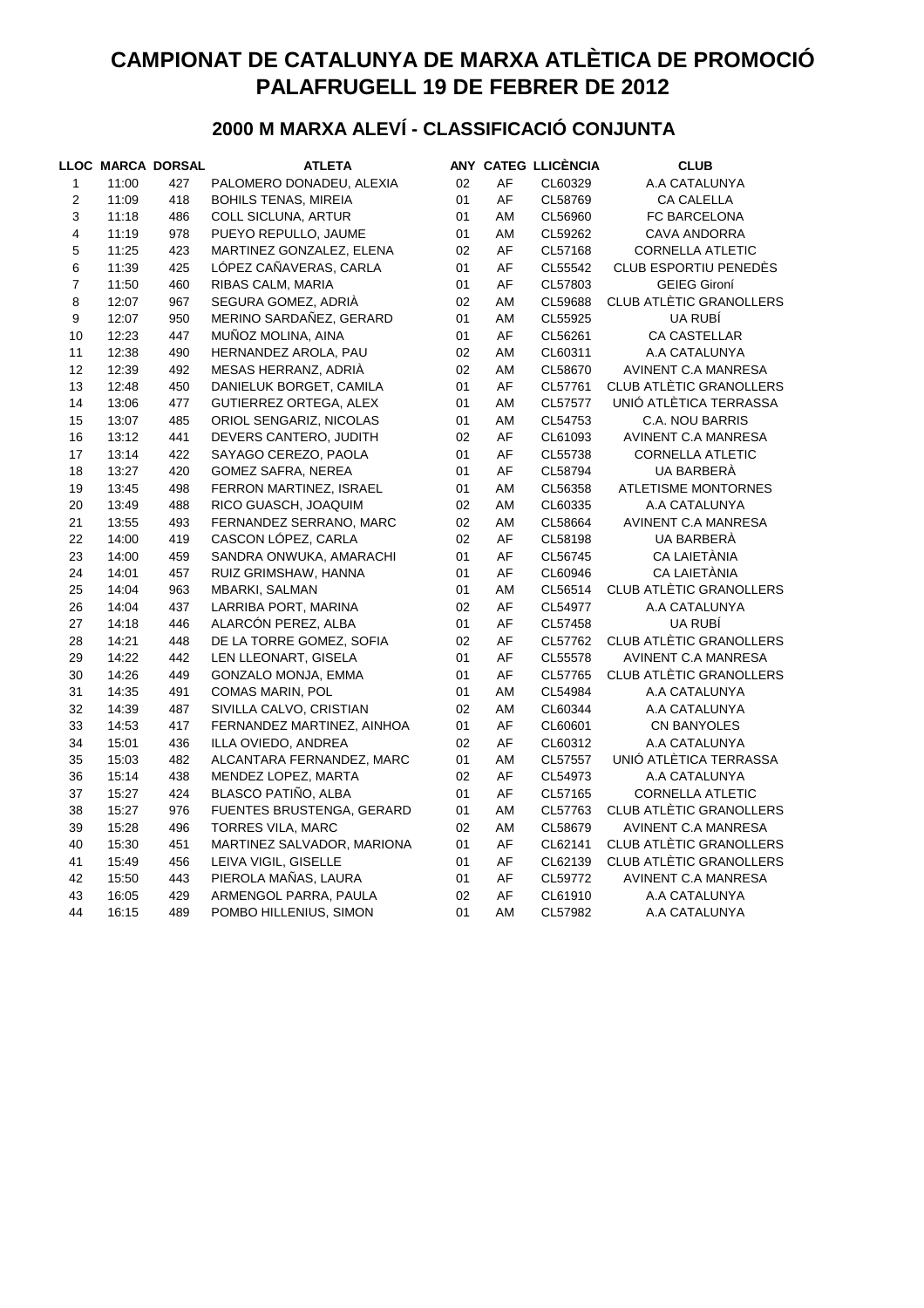### **2000 M MARXA ALEVÍ FEMENÍ**

|                |       | LLOC MARCA DORSAL ATLETA |                             |    |    | ANY CATEG LLICÈNCIA | <b>CLUB</b>                |
|----------------|-------|--------------------------|-----------------------------|----|----|---------------------|----------------------------|
| 1              | 11:00 | 427                      | PALOMERO DONADEU, ALEXIA    | 02 | AF | CL60329             | A.A CATALUNYA              |
| 2              | 11:09 | 418                      | <b>BOHILS TENAS, MIREIA</b> | 01 | AF | CL58769             | <b>CA CALELLA</b>          |
| 3              | 11:25 | 423                      | MARTINEZ GONZALEZ, ELENA    | 02 | AF | CL57168             | <b>CORNELLA ATLETIC</b>    |
| 4              | 11:39 | 425                      | LÓPEZ CAÑAVERAS, CARLA      | 01 | AF | CL55542             | CLUB ESPORTIU PENEDÈS      |
| 5              | 11:50 | 460                      | RIBAS CALM, MARIA           | 01 | AF | CL57803             | <b>GEIEG Gironí</b>        |
| 6              | 12:23 | 447                      | MUÑOZ MOLINA, AINA          | 01 | AF | CL56261             | <b>CA CASTELLAR</b>        |
| $\overline{7}$ | 12:48 | 450                      | DANIELUK BORGET, CAMILA     | 01 | AF | CL57761             | CLUB ATLÈTIC GRANOLLERS    |
| 8              | 13:12 | 441                      | DEVERS CANTERO, JUDITH      | 02 | AF | CL61093             | AVINENT C.A MANRESA        |
| 9              | 13:14 | 422                      | SAYAGO CEREZO, PAOLA        | 01 | AF | CL55738             | <b>CORNELLA ATLETIC</b>    |
| 10             | 13:27 | 420                      | <b>GOMEZ SAFRA, NEREA</b>   | 01 | AF | CL58794             | UA BARBERÀ                 |
| 11             | 14:00 | 419                      | CASCON LÓPEZ, CARLA         | 02 | AF | CL58198             | UA BARBERÀ                 |
| 12             | 14:00 | 459                      | SANDRA ONWUKA, AMARACHI     | 01 | AF | CL56745             | CA LAIETÀNIA               |
| 13             | 14:01 | 457                      | RUIZ GRIMSHAW, HANNA        | 01 | AF | CL60946             | CA LAIETÀNIA               |
| 14             | 14:04 | 437                      | LARRIBA PORT, MARINA        | 02 | AF | CL54977             | A.A CATALUNYA              |
| 15             | 14:18 | 446                      | ALARCÓN PEREZ, ALBA         | 01 | AF | CL57458             | UA RUBÍ                    |
| 16             | 14:21 | 448                      | DE LA TORRE GOMEZ, SOFIA    | 02 | AF | CL57762             | CLUB ATLÈTIC GRANOLLERS    |
| 17             | 14:22 | 442                      | LEN LLEONART, GISELA        | 01 | AF | CL55578             | <b>AVINENT C.A MANRESA</b> |
| 18             | 14:26 | 449                      | GONZALO MONJA, EMMA         | 01 | AF | CL57765             | CLUB ATLÈTIC GRANOLLERS    |
| 19             | 14:53 | 417                      | FERNANDEZ MARTINEZ, AINHOA  | 01 | AF | CL60601             | <b>CN BANYOLES</b>         |
| 20             | 15:01 | 436                      | ILLA OVIEDO, ANDREA         | 02 | AF | CL60312             | A.A CATALUNYA              |
| 21             | 15:14 | 438                      | MENDEZ LOPEZ, MARTA         | 02 | AF | CL54973             | A.A CATALUNYA              |
| 22             | 15:27 | 424                      | VLASCO PATIÑO, ALBA         | 01 | AF | CL57165             | <b>CORNELLA ATLETIC</b>    |
| 23             | 15:30 | 451                      | MARTINEZ SALVADOR, MARIONA  | 01 | AF | CL62141             | CLUB ATLÈTIC GRANOLLERS    |
| 24             | 15:49 | 456                      | LEIVA VIGIL, GISELLE        | 01 | AF | CL62139             | CLUB ATLÈTIC GRANOLLERS    |
| 25             | 15:50 | 443                      | PIEROLA MAÑAS, LAURA        | 01 | AF | CL59772             | <b>AVINENT C.A MANRESA</b> |
| 26             | 16:05 | 429                      | ARMENGOL PARRA, PAULA       | 02 | AF | CL61910             | A.A CATALUNYA              |

| <b>CLAS</b> |       | <b>MARCA DORSAL ATLETA</b> |                            |    |    | ANY CATEG LLICÈNCIA | <b>CLUB</b>             | <b>LLOC</b>    | <b>PUNTS</b> |
|-------------|-------|----------------------------|----------------------------|----|----|---------------------|-------------------------|----------------|--------------|
|             | 11:25 | 423                        | MARTINEZ GONZALEZ, ELENA   | 02 | AF | CL57168             | <b>CORNELLA ATLETIC</b> | 3              | 34           |
|             | 13:14 | 422                        | SAYAGO CEREZO, PAOLA       | 01 | AF | CL55738             | <b>CORNELLA ATLETIC</b> | 9              |              |
|             | 15:27 | 424                        | VLASCO PATIÑO. ALBA        | 01 | AF | CL57165             | <b>CORNELLA ATLETIC</b> | 22             |              |
| 2           | 11:00 | 427                        | PALOMERO DONADEU, ALEXIA   | 02 | AF | CL60329             | A.A CATALUNYA           |                | 35           |
|             | 14:04 | 437                        | LARRIBA PORT, MARINA       | 02 | AF | CL54977             | A.A CATALUNYA           | 14             |              |
|             | 15:01 | 436                        | ILLA OVIEDO, ANDREA        | 02 | AF | CL60312             | A.A CATALUNYA           | 20             |              |
| 3           | 12:48 | 450                        | DANIELUK BORGET, CAMILA    | 01 | AF | CL57761             | CLUB ATLÈTIC GRANOLLERS | $\overline{7}$ | 41           |
|             | 14:21 | 448                        | DE LA TORRE GOMEZ, SOFIA   | 02 | AF | CL57762             | CLUB ATLÈTIC GRANOLLERS | 16             |              |
|             | 14:26 | 449                        | <b>GONZALO MONJA, EMMA</b> | 01 | AF | CL57765             | CLUB ATLÈTIC GRANOLLERS | 18             |              |
| 4           | 13:12 | 441                        | DEVERS CANTERO, JUDITH     | 02 | AF | CL61093             | AVINENT C.A MANRESA     | 8              | 50           |
|             | 14:22 | 442                        | LEN LLEONART, GISELA       | 01 | AF | CL55578             | AVINENT C.A MANRESA     | 17             |              |
|             | 15:50 | 443                        | PIEROLA MAÑAS. LAURA       | 01 | AF | CL59772             | AVINENT C.A MANRESA     | 25             |              |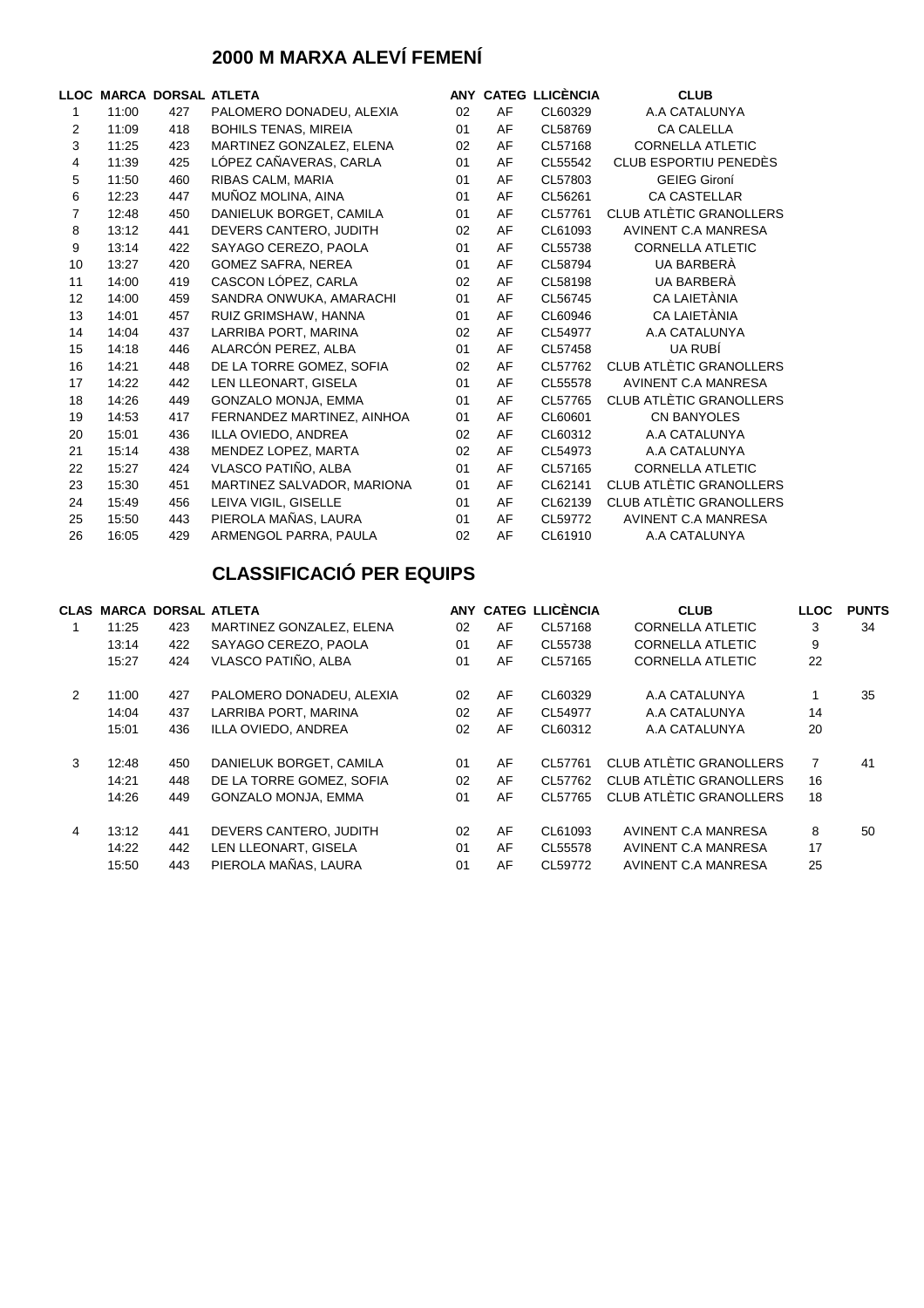### **2000 M MARXA ALEVÍ MASCULÍ**

| LLOC |       | <b>MARCA DORSAL ATLETA</b> |                                  |    |    | ANY CATEG LLICÈNCIA | <b>CLUB</b>                    |
|------|-------|----------------------------|----------------------------------|----|----|---------------------|--------------------------------|
| 1    | 11:18 | 486                        | <b>COLL SICLUNA, ARTUR</b>       | 01 | AM | CL56960             | <b>FC BARCELONA</b>            |
| 2    | 11:19 | 978                        | PUEYO REPULLO, JAUME             | 01 | AM | CL59262             | <b>CAVA ANDORRA</b>            |
| 3    | 12:07 | 967                        | SEGURA GOMEZ, ADRIÀ              | 02 | AM | CL59688             | <b>CLUB ATLÈTIC GRANOLLERS</b> |
| 4    | 12:07 | 950                        | MERINO SARDAÑEZ, GERARD          | 01 | AM | CL55925             | UA RUBÍ                        |
| 5    | 12:38 | 490                        | HERNANDEZ AROLA, PAU             | 02 | AM | CL60311             | A.A CATALUNYA                  |
| 6    | 12:39 | 492                        | MESAS HERRANZ, ADRIÀ             | 02 | AM | CL58670             | AVINENT C.A MANRESA            |
| 7    | 13:06 | 477                        | GUTIERREZ ORTEGA, ALEX           | 01 | AM | CL57577             | UNIÓ ATLÈTICA TERRASSA         |
| 8    | 13:07 | 485                        | ORIOL SENGARIZ, NICOLAS          | 01 | AM | CL54753             | C.A. NOU BARRIS                |
| 9    | 13:45 | 498                        | FERRON MARTINEZ, ISRAEL          | 01 | AM | CL56358             | <b>ATLETISME MONTORNES</b>     |
| 10   | 13:49 | 488                        | RICO GUASCH, JOAQUIM             | 02 | AM | CL60335             | A.A CATALUNYA                  |
| 11   | 13:55 | 493                        | FERNANDEZ SERRANO, MARC          | 02 | AM | CL58664             | AVINENT C.A MANRESA            |
| 12   | 14:04 | 963                        | MBARKI, SALMAN                   | 01 | AM | CL56514             | <b>CLUB ATLÈTIC GRANOLLERS</b> |
| 13   | 14:35 | 491                        | <b>COMAS MARIN, POL</b>          | 01 | AM | CL54984             | A.A CATALUNYA                  |
| 14   | 14:39 | 487                        | SIVILLA CALVO, CRISTIAN          | 02 | AM | CL60344             | A.A CATALUNYA                  |
| 15   | 15:03 | 482                        | ALCANTARA FERNANDEZ, MARC        | 01 | AM | CL57557             | UNIÓ ATLÈTICA TERRASSA         |
| 16   | 15:27 | 976                        | <b>FUENTES BRUSTENGA, GERARD</b> | 01 | AM | CL57763             | CLUB ATLÈTIC GRANOLLERS        |
| 17   | 15:28 | 496                        | TORRES VILA, MARC                | 02 | AM | CL58679             | AVINENT C.A MANRESA            |
| 18   | 16:15 | 489                        | POMBO HILLENIUS, SIMON           | 01 | AM | CL57982             | A.A CATALUNYA                  |

|   |       | <b>CLAS MARCA DORSAL ATLETA</b> |                                  |    |    | ANY CATEG LLICÈNCIA | <b>CLUB</b>             | <b>LLOC</b> | <b>PUNTS</b> |
|---|-------|---------------------------------|----------------------------------|----|----|---------------------|-------------------------|-------------|--------------|
|   | 12:38 | 490                             | HERNANDEZ AROLA, PAU             | 02 | AM | CL60311             | A.A CATALUNYA           | 5           | 28           |
|   | 13:49 | 488                             | RICO GUASCH, JOAQUIM             | 02 | AM | CL60335             | A.A CATALUNYA           | 10          |              |
|   | 14:35 | 491                             | <b>COMAS MARIN, POL</b>          | 01 | AM | CL54984             | A.A CATALUNYA           | 13          |              |
| 2 | 12:07 | 967                             | SEGURA GOMEZ, ADRIA              | 02 | AM | CI 59688            | CLUB ATLÈTIC GRANOLLERS | 3           | 31           |
|   | 14:04 | 963                             | <b>MBARKI, SALMAN</b>            | 01 | AM | CI 56514            | CLUB ATLÈTIC GRANOLLERS | 12          |              |
|   | 15:27 | 976                             | <b>FUENTES BRUSTENGA, GERARD</b> | 01 | AM | CL 57763            | CLUB ATLÈTIC GRANOLLERS | 16          |              |
| 3 | 12:39 | 492                             | MESAS HERRANZ, ADRIÀ             | 02 | AM | CL58670             | AVINENT C.A MANRESA     | 6           | 34           |
|   | 13:55 | 493                             | FERNANDEZ SERRANO, MARC          | 02 | AM | CL58664             | AVINENT C.A MANRESA     | 11          |              |
|   | 15:28 | 496                             | TORRES VILA, MARC                | 02 | AM | CL58679             | AVINENT C.A MANRESA     | 17          |              |
|   |       |                                 |                                  |    |    |                     |                         |             |              |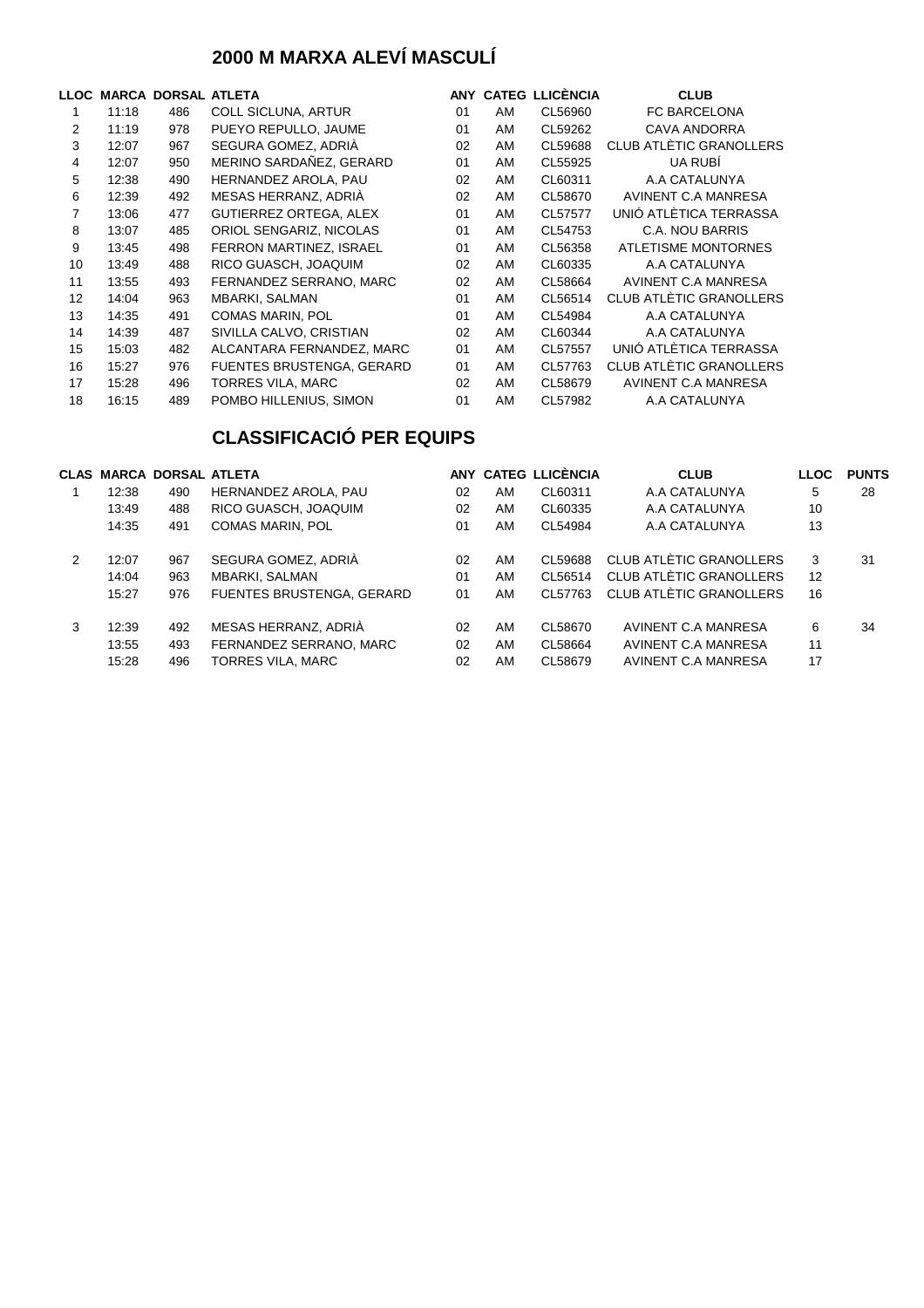### **3000 M MARXA INFANTIL-CLASSIFICACIÓ CONJUNTA**

|                |       | LLOC MARCA DORSAL ATLETA |                               |        |    | ANY CATEG LLICÈNCIA | <b>CLUB</b>             |
|----------------|-------|--------------------------|-------------------------------|--------|----|---------------------|-------------------------|
| 1              | 15:49 | 445                      | PUEYO ARTERO, QUIM            | 00     | IM | CL56721             | <b>ISS L'HOSPITALET</b> |
| $\sqrt{2}$     | 15:49 | 361                      | CASTEJON LATRAS, ALICIA       | 99     | IF | CT20889             | <b>ISS L'HOSPITALET</b> |
| $\mathsf 3$    | 15:51 | 458                      | JIMENEZ ISABAL, DANIEL        | 00     | IM | CL54990             | A.A CATALUNYA           |
| $\pmb{4}$      | 16:09 | 433                      | GARCIA ROVIRA, MARIONA        | 00     | IF | CL54974             | A.A CATALUNYA           |
| 5              | 16:32 | 450                      | <b>BLAS ESCUTE, ROGER</b>     | 00     | ΙM | CL54751             | C.A. NOU BARRIS         |
| $\,6$          | 16:44 | 446                      | ALBIOL FORA, FERRAN           | 99     | ΙM | CL53418             | <b>UGE BADALONA</b>     |
| $\overline{7}$ | 16:47 | 402                      | RUIZ BETLEJ, GEORGINA         | 99     | IF | CL54794             | GICB-CAP                |
| $\bf 8$        | 17:04 | 372                      | DE TORRES GIMENO, JULIA       | 00     | IF | CL53409             | <b>CORNELLA ATLETIC</b> |
| 9              | 17:15 | 459                      | LAS HERAS RUPEREZ, AARON      | 00     | IM | CL54991             | A.A CATALUNYA           |
| 10             | 17:22 | 472                      | GUILLEN VILLARROSO, IVAN      | 99     | ΙM | CL61344             | <b>CA CASTELLAR</b>     |
| 11             | 17:34 | 456                      | RODRÍGUEZ ORTEGA, ANDRÉI      | 99     | IM | CL56029             | <b>INDEPENDENT</b>      |
| 12             | 17:58 | 390                      | LÓPEZ BRUSTENGA, IRENE        | 00     | IF | CL56075             | UA RUBÍ                 |
| 13             | 18:13 | 375                      | ROVIRA MONTANÉ. OLGA          | 99     | IF | CL56525             | PRATENC AA              |
| 14             | 18:15 | 447                      | CAMPINS PITART, FERRANT       | 00     | IM | CL57565             | UNIÓ ATLÈTICA TERRASSA  |
| 15             | 18:45 | 365                      | GUTIERREZ ORTEGA, JUDITH      | 99     | IF | CL57578             | UNIÓ ATLÈTICA TERRASSA  |
| 16             | 18:48 | 448                      | TORNER CABOT, SERGI           | 00     | IM | CL53051             | C.A. NOU BARRIS         |
| 17             | 18:58 | 444                      | BALLESTER TATARET, GABRIEL    | 99     | IM | CL53382             | MUNTANYENC SANT CUGAT   |
| 18             | 19:05 | 367                      | ANGLADA GARCIA, IRINA         | 00     | IF | CL53339             | CN BANYOLES             |
| 19             | 19:36 | 469                      | GUITÓ VILARDELL, TON          | 00     | IM | CL59761             | AVINENT C.A MANRESA     |
| 20             | 19:37 | 373                      | CARDOSO RODRIGUEZ, SARA       | 99     | IF | CL50406             | <b>CORNELLA ATLETIC</b> |
| 21             | 19:39 | 386                      | MUÑOZ NAVARRO, EVA            | 99     | IF | CL58672             | AVINENT C.A MANRESA     |
| 22             | 20:01 | 401                      | GONZALEZ MORA, IRENE          | 00     | IF | CL56845             | CA LAIETÀNIA            |
| 23             | 20:02 | 57                       | BALLESTEROS LLOVET, MARTINA   | 99     | IF | CL52884             | CA LAIETÀNIA            |
| 24             | 20:03 | 368                      | MAJÓ RÀFOLS, MARTINA          | 99     | IF | CL58298             | <b>CN BANYOLES</b>      |
| 25             | 20:05 | 454                      | VERA MASSANA, RUBEN           | 99     | IM | CL57158             | <b>CORNELLA ATLETIC</b> |
| 26             | 20:14 | 476                      | ZAERA BUSCÀ, CARLES           | $00\,$ | IM | CL57204             | CA LAIETÀNIA            |
| 27             | 20:15 | 460                      | LOPEZ CASAS, IGNASI           | 99     | IM | CL53415             | A.A CATALUNYA           |
| 28             | 20:17 | 230                      | AZNAR BAIDES, ALEIX           | 00     | IM | CL52895             | CA LAIETÀNIA            |
| 29             | 20:25 | 391                      | OLMOS GONZALEZ, BERTA         | 00     | IF | CL53226             | UA RUBÍ                 |
| 30             | 20:27 | 376                      | CIVERA POCEIRO, ALEXANDRA     | 99     | IF | CL56637             | A.A CATALUNYA           |
| 31             | 20:37 | 379                      | <b>BALLART VERNET, MARIA</b>  | 99     | IF | CL53121             | A.A CATALUNYA           |
| 32             | 20:38 | 457                      | GARCIA CASALENGUA, ALBERT     | 99     | IM | CL55008             | A.A CATALUNYA           |
| 33             | 20:38 | 464                      | LÓPEZ MAZORIAGA, ARNAU        | 99     | IM | CL62173             | AVINENT C.A MANRESA     |
| 34             | 20:43 | 404                      | FRANCO GALVEZ, AIDA           | 00     | IF | CL64047             | GICB-CAP                |
| 35             | 20:56 | 403                      | PALLISERA MASSAGUER, GEMMA    | 00     | IF | CL64048             | GICB-CAP                |
| 36             | 20:59 | 467                      | EL KHARRAZ, MOHAMED           | 99     | IM | CL61094             | AVINENT C.A MANRESA     |
| 37             | 21:00 | 471                      | DE LA TORRE GRANADOS, ALVARO  | 99     | ΙM | CL50658             | <b>CA CASTELLAR</b>     |
| 38             | 21:00 | 362                      | LIEBANAS SERRANO, MARTA       | 00     | IF | CL62722             | UNIÓ ATLÈTICA TERRASSA  |
| 39             | 21:05 | 455                      | LÓPEZ VILLENA, IVAN           | 00     | IM | CL53251             | <b>CORNELLA ATLETIC</b> |
| 40             | 21:06 | 452                      | SAYAHO CEREZO, JULEN          | 99     | IM | CL55737             | <b>CORNELLA ATLETIC</b> |
| 41             | 21:20 | 377                      | POCEIRO CIVERA, ANDREA        | 00     | IF | CL57685             | A.A CATALUNYA           |
| 42             | 21:23 | 449                      | OLIVE NIETO, SALIM            | 00     | IM | CL54749             | C.A. NOU BARRIS         |
| 43             | 21:41 | 385                      | MEHAND EL HANCARI, SALMA      | 00     | IF | CL55931             | AVINENT C.A MANRESA     |
| 44             | 22:10 | 465                      | MESSAS HERRANZ, GERARD        | 00     | IM | CL55592             | AVINENT C.A MANRESA     |
| 45             | 22:23 | 470                      | OLIVERAS CAVANAS, NAEL        | 99     | IM | CL61661             | AVINENT C.A MANRESA     |
| 46             | 22:24 | 463                      | PALACIOS JAN, GUILLEM         | 99     | IM | CL59760             | AVINENT C.A MANRESA     |
| 47             | 22:35 | 374                      | SONEIRA CASTRO, LAURA         | 99     | IF | CL50414             | <b>CORNELLA ATLETIC</b> |
| 48             | 23:16 | 474                      | DEL PINO SANCHEZ, ERIC        | 99     | IM | CL56272             | <b>CA CASTELLAR</b>     |
| 49             | 23:17 | 388                      | MARTIN PUJOL, GEMMA           | 99     | IF | CL53858             | AVINENT C.A MANRESA     |
| 50             | 23:17 | 13                       | BADIJ MANSILLA, MARIA-DIÉNABA | 99     | IF | CL53548             | CA LAIETÀNIA            |
| 51             | 23:28 | 387                      | CAAMAÑO DUOCASTELLA, JÚLIA    | 99     | IF | CL52038             | AVINENT C.A MANRESA     |
| 52             | 23:41 | 6                        | AGUILERA RAMOS, ANA           | 99     | IF | <b>EN TRAMIT</b>    | CA LAIETÀNIA            |
| 53             | 23:54 | 475                      | TORRES AGUILERA, ROGER        | 00     | IM | CL60591             | CA CASTELLAR            |
| DES 230.6A     |       | 381                      | PASTOR DIAZ, ANGELA           | 99     | IF | CL54588             | A.A CATALUNYA           |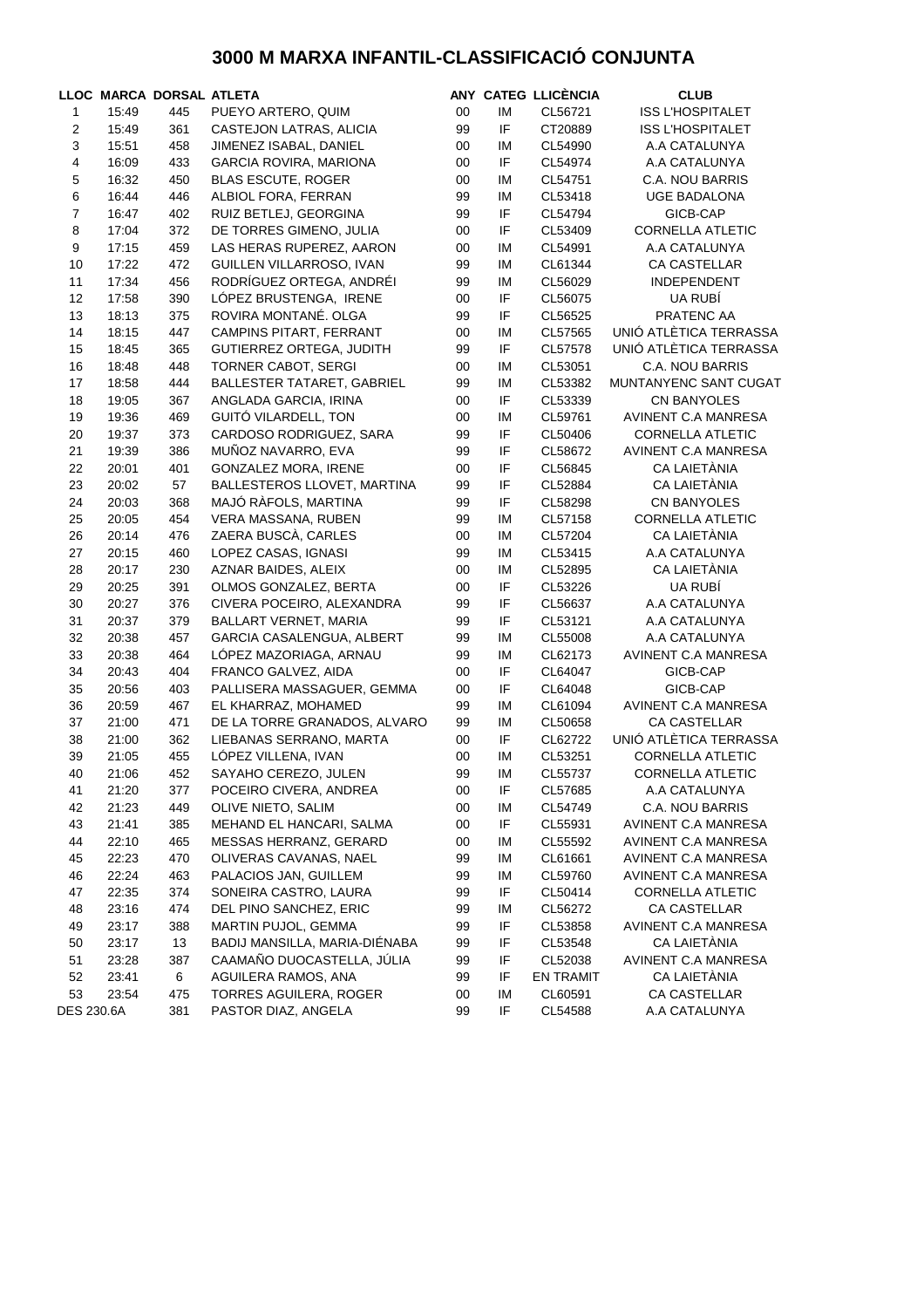### **3000 M MARXA INFANTIL FEMENÍ**

|                   |       | LLOC MARCA DORSAL ATLETA |                                 |         |    | ANY CATEG LLICÈNCIA | <b>CLUB</b>                |
|-------------------|-------|--------------------------|---------------------------------|---------|----|---------------------|----------------------------|
| 1                 | 15:49 | 361                      | CASTEJON LATRAS, ALICIA         | 99      | IF | CT20889             | <b>ISS L'HOSPITALET</b>    |
| 2                 | 16:09 | 433                      | <b>GARCIA ROVIRA, MARIONA</b>   | 00      | IF | CL54974             | A.A CATALUNYA              |
| 3                 | 16:47 | 402                      | RUIZ BETLEJ, GEORGINA           | 99      | IF | CL54794             | GICB-CAP                   |
| 4                 | 17:04 | 372                      | DE TORRES GIMENO, JULIA         | 00      | IF | CL53409             | <b>CORNELLA ATLETIC</b>    |
| 5                 | 17:58 | 390                      | LÓPEZ BRUSTENGA, IRENE          | 00      | IF | CL56075             | UA RUBÍ                    |
| 6                 | 18:13 | 375                      | ROVIRA MONTANÉ, OLGA            | 99      | IF | CL56525             | PRATENC AA                 |
| $\overline{7}$    | 18:45 | 365                      | <b>GUTIERREZ ORTEGA, JUDITH</b> | 99      | IF | CL57578             | UNIÓ ATLÈTICA TERRASSA     |
| 8                 | 19:05 | 367                      | ANGLADA GARCIA, IRINA           | 00      | IF | CL53339             | <b>CN BANYOLES</b>         |
| 9                 | 19:37 | 373                      | CARDOSO RODRIGUEZ, SARA         | 99      | IF | CL50406             | <b>CORNELLA ATLETIC</b>    |
| 10                | 19:39 | 386                      | MUÑOZ NAVARRO, EVA              | 99      | IF | CL58672             | AVINENT C.A MANRESA        |
| 11                | 20:01 | 401                      | <b>GONZALEZ MORA, IRENE</b>     | $00 \,$ | IF | CL56845             | CA LAIETÀNIA               |
| 12                | 20:02 | 57                       | BALLESTEROS LLOVET, MARTINA     | 99      | IF | CL52884             | CA LAIETÀNIA               |
| 13                | 20:03 | 368                      | MAJÓ RÀFOLS, MARTINA            | 99      | IF | CL58298             | <b>CN BANYOLES</b>         |
| 14                | 20:25 | 391                      | OLMOS GONZALEZ, BERTA           | $00 \,$ | IF | CL53226             | UA RUBÍ                    |
| 15                | 20:27 | 376                      | CIVERA POCEIRO, ALEXANDRA       | 99      | IF | CL56637             | A.A CATALUNYA              |
| 16                | 20:37 | 379                      | <b>BALLART VERNET, MARIA</b>    | 99      | IF | CL53121             | A.A CATALUNYA              |
| 17                | 20:43 | 404                      | FRANCO GALVEZ, AIDA             | 00      | IF | CL64047             | GICB-CAP                   |
| 18                | 20:56 | 403                      | PALLISERA MASSAGUER, GEMMA      | 00      | IF | CL64048             | GICB-CAP                   |
| 19                | 21:00 | 362                      | LIEBANAS SERRANO, MARTA         | 00      | IF | CL62722             | UNIÓ ATLÈTICA TERRASSA     |
| 20                | 21:20 | 377                      | POCEIRO CIVERA, ANDREA          | $00\,$  | IF | CL57685             | A.A CATALUNYA              |
| 21                | 21:41 | 385                      | MEHAND EL HANCARI, SALMA        | 00      | IF | CL55931             | AVINENT C.A MANRESA        |
| 22                | 22:35 | 374                      | SONEIRA CASTRO, LAURA           | 99      | IF | CL50414             | <b>CORNELLA ATLETIC</b>    |
| 23                | 23:17 | 388                      | MARTIN PUJOL, GEMMA             | 99      | IF | CL53858             | AVINENT C.A MANRESA        |
| 24                | 23:17 | 13                       | BADIJ MANSILLA, MARIA-DIÉNABA   | 99      | IF | CL53548             | CA LAIETÀNIA               |
| 25                | 23:28 | 387                      | CAAMAÑO DUOCASTELLA, JÚLIA      | 99      | IF | CL52038             | <b>AVINENT C.A MANRESA</b> |
| 26                | 23:41 | 6                        | AGUILERA RAMOS, ANA             | 99      | IF | <b>EN TRAMIT</b>    | CA LAIETÀNIA               |
| <b>DES 230.6A</b> |       | 381                      | PASTOR DIAZ, ANGELA             | 99      | IF | CL54588             | A.A CATALUNYA              |

|                |       | <b>CLAS MARCA DORSAL ATLETA</b> |                               |         |    | ANY CATEG LLICENCIA | <b>CLUB</b>             | <b>LLOCS</b> | <b>PUNTS</b> |
|----------------|-------|---------------------------------|-------------------------------|---------|----|---------------------|-------------------------|--------------|--------------|
|                | 16:09 | 433                             | <b>GARCIA ROVIRA, MARIONA</b> | $00 \,$ | IF | CL54974             | A.A CATALUNYA           | 2            | 33           |
|                | 20:27 | 376                             | CIVERA POCEIRO, ALEXANDRA     | 99      | IF | CL56637             | A.A CATALUNYA           | 15           |              |
|                | 20:37 | 379                             | <b>BALLART VERNET, MARIA</b>  | 99      | IF | CL53121             | A.A CATALUNYA           | 16           |              |
| $\overline{2}$ | 17:04 | 372                             | DE TORRES GIMENO, JULIA       | 00      | IF | CL53409             | <b>CORNELLA ATLETIC</b> | 4            | 35           |
|                | 19:37 | 373                             | CARDOSO RODRIGUEZ, SARA       | 99      | IF | CL50406             | <b>CORNELLA ATLETIC</b> | 9            |              |
|                | 22:35 | 374                             | SONEIRA CASTRO, LAURA         | 99      | IF | CL50414             | <b>CORNELLA ATLETIC</b> | 22           |              |
| 3              | 16:47 | 402                             | RUIZ BETLEJ, GEORGINA         | 99      | IF | CL54794             | GICB-CAP                | 3            | 38           |
|                | 20:43 | 404                             | FRANCO GALVEZ, AIDA           | 00      | IF | CL64047             | GICB-CAP                | 17           |              |
|                | 20:56 | 403                             | PALLISERA MASSAGUER, GEMMA    | 00      | IF | CL64048             | GICB-CAP                | 18           |              |
| 4              | 20:01 | 401                             | <b>GONZALEZ MORA, IRENE</b>   | $00 \,$ | IF | CL56845             | CA LAIETÀNIA            | 11           | 47           |
|                | 20:02 | 57                              | BALLESTEROS LLOVET, MARTINA   | 99      | IF | CL52884             | CA LAIETÀNIA            | 12           |              |
|                | 23:17 | 13                              | BADIJ MANSILLA, MARIA-DIÉNABA | 99      | IF | CL53548             | CA LAIETÀNIA            | 24           |              |
| 5              | 19:39 | 386                             | MUÑOZ NAVARRO, EVA            | 99      | IF | CL58672             | AVINENT C.A MANRESA     | 10           | 54           |
|                | 20:41 | 385                             | MEHAND EL HANCARI, SALMA      | 00      | IF | CL55931             | AVINENT C.A MANRESA     | 21           |              |
|                | 23:17 | 388                             | MARTIN PUJOL, GEMMA           | 99      | IF | CL53858             | AVINENT C.A MANRESA     | 23           |              |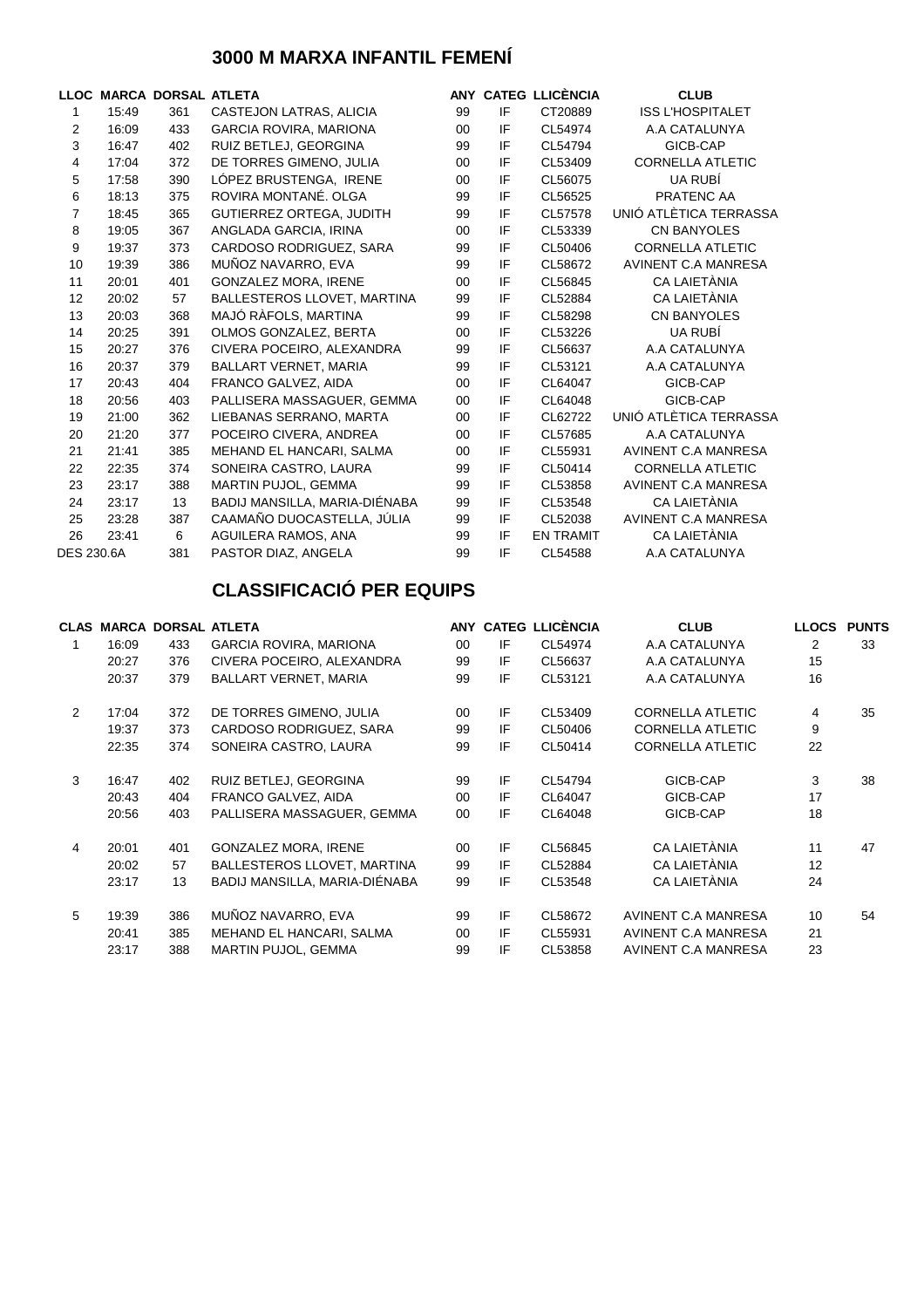### **3000 M MARXA INFANTIL MASCULÍ**

|                |       | LLOC MARCA DORSAL ATLETA |                                  |        |    | ANY CATEG LLICÈNCIA | <b>CLUB</b>                |
|----------------|-------|--------------------------|----------------------------------|--------|----|---------------------|----------------------------|
| 1              | 15:49 | 445                      | PUEYO ARTERO, QUIM               | 00     | IM | CL56721             | <b>ISS L'HOSPITALET</b>    |
| 2              | 15:51 | 458                      | JIMENEZ ISABAL, DANIEL           | 00     | IM | CL54990             | A.A CATALUNYA              |
| 3              | 16:32 | 450                      | <b>BLAS ESCUTE, ROGER</b>        | $00\,$ | IM | CL54751             | C.A. NOU BARRIS            |
| 4              | 16:44 | 446                      | ALBIOL FORA, FERRAN              | 99     | IM | CL53418             | <b>UGE BADALONA</b>        |
| 5              | 17:15 | 459                      | LAS HERAS RUPEREZ, AARON         | 00     | IM | CL54991             | A.A CATALUNYA              |
| 6              | 17:22 | 472                      | GUILLEN VILLARROSO, IVAN         | 99     | IM | CL61344             | <b>CA CASTELLAR</b>        |
| $\overline{7}$ | 17:34 | 456                      | RODRÍGUEZ ORTEGA, ANDRÉI         | 99     | IM | CL56029             | <b>INDEPENDENT</b>         |
| 8              | 18:15 | 447                      | <b>CAMPINS PITART, FERRANT</b>   | 00     | IM | CL57565             | UNIÓ ATLÈTICA TERRASSA     |
| 9              | 18:48 | 448                      | <b>TORNER CABOT, SERGI</b>       | 00     | IM | CL53051             | C.A. NOU BARRIS            |
| 10             | 18:58 | 444                      | BALLESTER TATARET, GABRIEL       | 99     | IM | CL53382             | MUNTANYENC SANT CUGAT      |
| 11             | 19:36 | 469                      | GUITÓ VILARDELL, TON             | 00     | IM | CL59761             | AVINENT C.A MANRESA        |
| 12             | 20:05 | 454                      | VERA MASSANA, RUBEN              | 99     | IM | CL57158             | <b>CORNELLA ATLETIC</b>    |
| 13             | 20:14 | 476                      | ZAERA BUSCÀ, CARLES              | 00     | IM | CL57204             | CA LAIETÀNIA               |
| 14             | 20:15 | 460                      | LOPEZ CASAS, IGNASI              | 99     | IM | CL53415             | A.A CATALUNYA              |
| 15             | 20:17 | 230                      | AZNAR BAIDES, ALEIX              | 00     | IM | CL52895             | CA LAIETÀNIA               |
| 16             | 20:38 | 457                      | <b>GARCIA CASALENGUA, ALBERT</b> | 99     | IM | CL55008             | A.A CATALUNYA              |
| 17             | 20:38 | 464                      | LÓPEZ MAZORIAGA, ARNAU           | 99     | IM | CL62173             | <b>AVINENT C.A MANRESA</b> |
| 18             | 20:59 | 467                      | EL KHARRAZ, MOHAMED              | 99     | IM | CL61094             | <b>AVINENT C.A MANRESA</b> |
| 19             | 21:00 | 471                      | DE LA TORRE GRANADOS, ALVARO     | 99     | IM | CL50658             | <b>CA CASTELLAR</b>        |
| 20             | 21:05 | 455                      | LÓPEZ VILLENA, IVAN              | 00     | IM | CL53251             | <b>CORNELLA ATLETIC</b>    |
| 21             | 21:06 | 452                      | SAYAHO CEREZO, JULEN             | 99     | IM | CL55737             | <b>CORNELLA ATLETIC</b>    |
| 22             | 21:23 | 449                      | OLIVE NIETO, SALIM               | $00\,$ | IM | CL54749             | C.A. NOU BARRIS            |
| 23             | 22:10 | 465                      | MESSAS HERRANZ, GERARD           | 00     | IM | CL55592             | <b>AVINENT C.A MANRESA</b> |
| 24             | 22:23 | 470                      | OLIVERAS CAVANAS, NAEL           | 99     | IM | CL61661             | AVINENT C.A MANRESA        |
| 25             | 22:24 | 463                      | PALACIOS JAN, GUILLEM            | 99     | IM | CL59760             | <b>AVINENT C.A MANRESA</b> |
| 26             | 23:16 | 474                      | DEL PINO SANCHEZ, ERIC           | 99     | IM | CL56272             | <b>CA CASTELLAR</b>        |
| 27             | 23:54 | 475                      | <b>TORRES AGUILERA, ROGER</b>    | 00     | IM | CL60591             | <b>CA CASTELLAR</b>        |

|   |       | <b>CLAS MARCA DORSAL ATLETA</b> |                              |         |           | ANY CATEG LLICÈNCIA | <b>CLUB</b>             | <b>LLOC</b> | <b>PUNTS</b> |
|---|-------|---------------------------------|------------------------------|---------|-----------|---------------------|-------------------------|-------------|--------------|
| 1 | 15:51 | 458                             | JIMENEZ ISABAL, DANIEL       | $00\,$  | IM        | CL54990             | A.A CATALUNYA           | 2           | 21           |
|   | 17:15 | 459                             | LAS HERAS RUPEREZ, AARON     | 00      | IM        | CL54991             | A.A CATALUNYA           | 5           |              |
|   | 20:15 | 460                             | LOPEZ CASAS, IGNASI          | 99      | IM        | CL53415             | A.A CATALUNYA           | 14          |              |
| 2 | 16:32 | 450                             | <b>BLAS ESCUTE, ROGER</b>    | $00 \,$ | <b>IM</b> | CL54751             | C.A. NOU BARRIS         | 3           | 34           |
|   | 18:48 | 448                             | <b>TORNER CABOT, SERGI</b>   | 00      | <b>IM</b> | CL53051             | C.A. NOU BARRIS         | 9           |              |
|   | 21:23 | 449                             | OLIVE NIETO, SALIM           | 00      | IM        | CL54749             | C.A. NOU BARRIS         | 22          |              |
| 3 | 19:36 | 469                             | GUITÓ VILARDELL, TON         | $00\,$  | <b>IM</b> | CL59761             | AVINENT C.A MANRESA     | 11          | 46           |
|   | 20:38 | 464                             | LÓPEZ MAZORIAGA, ARNAU       | 99      | <b>IM</b> | CL62173             | AVINENT C.A MANRESA     | 17          |              |
|   | 20:59 | 467                             | EL KHARRAZ, MOHAMED          | 99      | IM        | CL61094             | AVINENT C.A MANRESA     | 18          |              |
| 4 | 17:22 | 472                             | GUILLEN VILLARROSO, IVAN     | 99      | <b>IM</b> | CL61344             | <b>CA CASTELLAR</b>     | 6           | 51           |
|   | 21:00 | 471                             | DE LA TORRE GRANADOS, ALVARO | 99      | IM        | CL50658             | <b>CA CASTELLAR</b>     | 19          |              |
|   | 23:16 | 474                             | DEL PINO SANCHEZ, ERIC       | 99      | <b>IM</b> | CL56272             | <b>CA CASTELLAR</b>     | 26          |              |
| 5 | 20:05 | 454                             | VERA MASSANA, RUBEN          | 99      | <b>IM</b> | CL57158             | <b>CORNELLA ATLETIC</b> | 12          | 53           |
|   | 21:05 | 455                             | LÓPEZ VILLENA, IVAN          | 00      | <b>IM</b> | CL53251             | <b>CORNELLA ATLETIC</b> | 20          |              |
|   | 21:06 | 452                             | SAYAHO CEREZO, JULEN         | 99      | IM        | CL55737             | <b>CORNELLA ATLETIC</b> | 21          |              |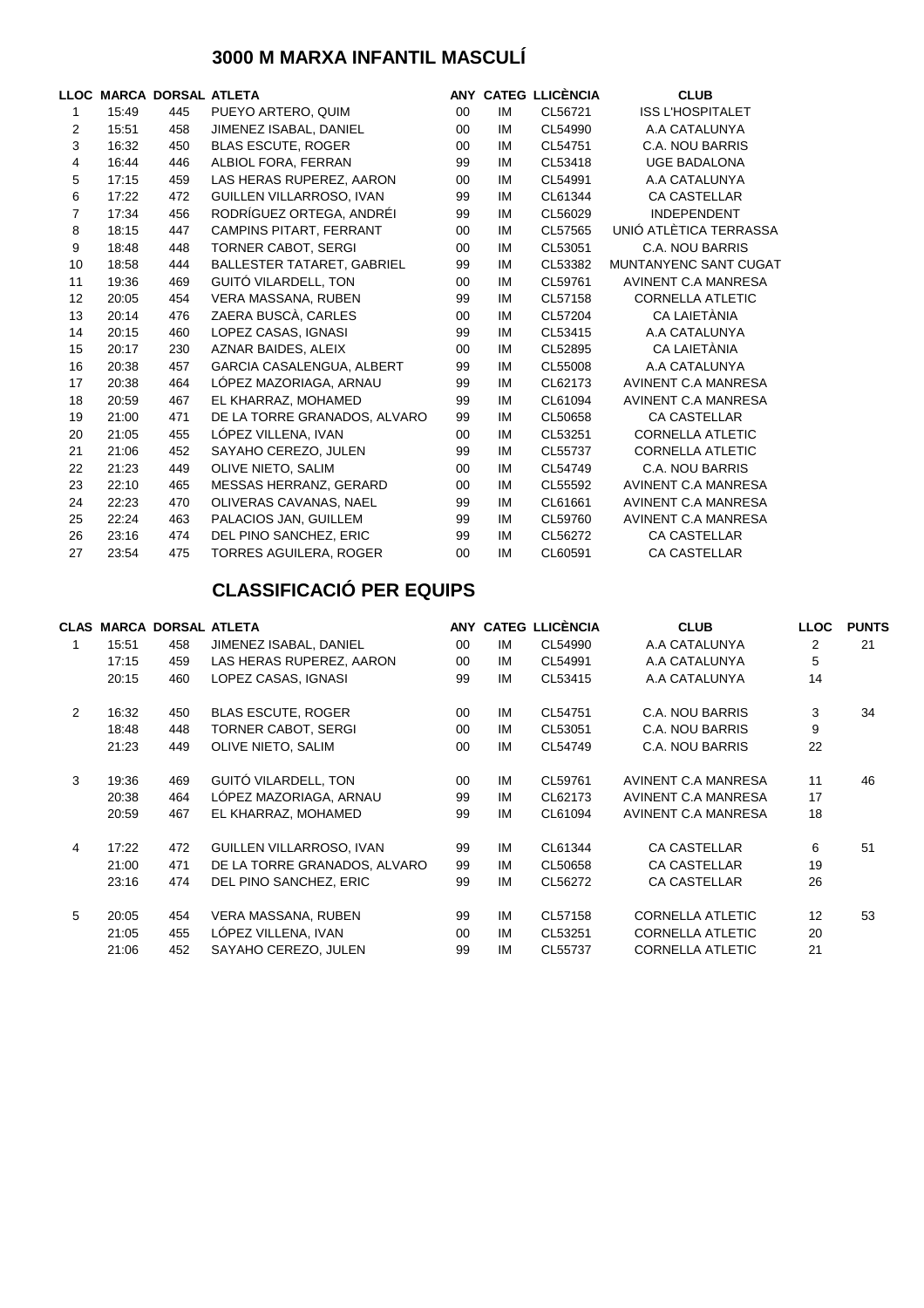#### **5000 M MARXA CADET-CLASSIFICACIÓ CONJUNTA**

|             |       | LLOC MARCA DORSAL ATLETA |                                |    |           | ANY CATEG LLICÈNCIA | <b>CLUB</b>             |
|-------------|-------|--------------------------|--------------------------------|----|-----------|---------------------|-------------------------|
|             | 27:05 | 436                      | <b>BOCOS NAVARRO, DANIEL</b>   | 98 | <b>CM</b> | CT19153             | <b>ISS L'HOSPITALET</b> |
| 2           | 28:37 | 984                      | HIDALGO MUÑOZ, HECTOR          | 98 | <b>CM</b> | CL55715             | C.A.IGUALADA            |
| 3           | 29:05 | 353                      | CANO VEGAS, TÁBATA             | 98 | <b>CF</b> | CT20930             | PRATENC AA              |
| 4           | 29:13 | 356                      | SERRANO MEDINA, ALBA           | 97 | CF        | CT20025             | A.A CATALUNYA           |
| 5           | 29:39 | 346                      | NUÑEZ CASTRO, NATALIA          | 98 | CF        | CT19156             | <b>ISS L'HOSPITALET</b> |
| 6           | 29:58 | 355                      | NICOLAS SOLA, MARIA            | 98 | <b>CF</b> | CT20970             | A.A CATALUNYA           |
| 7           | 30:06 | 439                      | PI PORTET, MAX                 | 98 | <b>CM</b> | CL54070             | <b>CA CALELLA</b>       |
| 8           | 31:58 | 348                      | <b>MARTA RIQUELME PALACIOS</b> | 97 | <b>CF</b> | CL52793             | ATLETISME GAVA          |
| 9           | 31:59 | 440                      | CERRO GUDIÑO, KEVIN            | 98 | <b>CM</b> | CL59832             | <b>CORNELLA ATLETIC</b> |
| 10          | 33:25 | 359                      | GONZALEZ SORRIBES, MARINA      | 98 | <b>CF</b> | CL57322             | A.A CATALUNYA           |
| 11          | 33:42 | 360                      | AYMERICH FERRER, BERTA         | 97 | <b>CF</b> | CL57782             | <b>GEIE Gironí</b>      |
| 12          | 35:34 | 358                      | VALLE CASTIÑEIRAS, IRENE       | 98 | <b>CF</b> | CL51121             | A.A CATALUNYA           |
| 13          | 36:13 | 354                      | BALLESTEROS IBORRA, LIDIA      | 98 | <b>CF</b> | CL58817             | PRATENC AA              |
| 14          | 36:54 | 351                      | SUSANA ESTEBAN AUDINA          | 98 | <b>CF</b> | CL52787             | ATLETISME GAVÀ          |
| 15          | 37:28 | 371                      | PÉREZ GARCÍA, LAIA             | 98 | CF        | CL56649             | UA BARBERÀ              |
| 16          | 37:28 | 370                      | PAVLOVA, VITALIA               | 98 | <b>CF</b> | CL56558             | UA BARBERÀ              |
| 17          | 40:16 | 443                      | EL OUADI EL BAKHTI, ABDELLATIF | 97 | <b>CM</b> | CL61116             | GICB-CAP                |
| 18          | 40:16 | 441                      | <b>BOUCHRETE, BILAL</b>        | 97 | <b>CM</b> | CT20462             | GICB-CAP                |
| 19          | 40:16 | 442                      | EL KRICHI, MOURAD              | 98 | <b>CM</b> | CL63806             | GICB-CAP                |
| DES. 230.6A |       | 352                      | <b>MERCE SERRA CHECA</b>       | 98 | <b>CF</b> | CL52792             | ATLETISME GAVÀ          |
| DES. 230.6A |       | 983                      | EL OUADI EL BAKHTI, SABER      | 98 | <b>CM</b> | CL61056             | GICB-CAP                |
| RET.        |       | 357                      | PELEGRIN BALLESTEROS, JULIA    | 97 | CF        | CL63205             | A.A CATALUNYA           |

### **5000 M MARXA CADET FEMENÍ**

| <b>LLOC</b> |       | <b>MARCA DORSAL ATLETA</b> |                                  |    |           | ANY CATEG LLICÈNCIA | <b>CLUB</b>             |
|-------------|-------|----------------------------|----------------------------------|----|-----------|---------------------|-------------------------|
|             | 29:05 | 353                        | CANO VEGAS, TÁBATA               | 98 | CF        | CT20930             | PRATENC AA              |
| 2           | 29:13 | 356                        | SERRANO MEDINA, ALBA             | 97 | <b>CF</b> | CT20025             | A.A CATALUNYA           |
| 3           | 29:39 | 346                        | NUÑEZ CASTRO, NATALIA            | 98 | CF        | CT19156             | <b>ISS L'HOSPITALET</b> |
| 4           | 29:58 | 355                        | NICOLAS SOLA, MARIA              | 98 | <b>CF</b> | CT20970             | A.A CATALUNYA           |
| 5           | 31:58 | 348                        | <b>MARTA RIQUELME PALACIOS</b>   | 97 | <b>CF</b> | CL52793             | <b>ATLETISME GAVA</b>   |
| 6           | 33:25 | 359                        | <b>GONZALEZ SORRIBES, MARINA</b> | 98 | <b>CF</b> | CL57322             | A.A CATALUNYA           |
| 7           | 33:42 | 360                        | AYMERICH FERRER, BERTA           | 97 | <b>CF</b> | CL57782             | <b>GEIE Gironí</b>      |
| 8           | 35:34 | 358                        | VALLE CASTIÑEIRAS. IRENE         | 98 | <b>CF</b> | CL51121             | A.A CATALUNYA           |
| 9           | 36:13 | 354                        | <b>BALLESTEROS IBORRA, LIDIA</b> | 98 | <b>CF</b> | CL58817             | <b>PRATENC AA</b>       |
| 10          | 36:54 | 351                        | SUSANA ESTEBAN AUDINA            | 98 | <b>CF</b> | CL52787             | <b>ATLETISME GAVA</b>   |
| 11          | 37:28 | 371                        | PÉREZ GARCÍA. LAIA               | 98 | <b>CF</b> | CL56649             | UA BARBERÀ              |
| 12          | 37:28 | 370                        | PAVLOVA, VITALIA                 | 98 | <b>CF</b> | CL56558             | UA BARBERA              |
| DES. 230.6A |       | 352                        | <b>MERCE SERRA CHECA</b>         | 98 | <b>CF</b> | CL52792             | ATLETISME GAVÀ          |
| RET.        |       | 357                        | PELEGRIN BALLESTEROS, JULIA      | 97 | <b>CF</b> | CL63205             | A.A CATALUNYA           |

### **CLASSIFICACIÓ PER EQUIPS**

|       | <b>CLAS MARCA DORSAL ATLETA</b> |                           |    |     | ANY CATEG LLICENCIA | <b>CLUB</b>   | <b>LLOC</b> | <b>PUNTS</b> |
|-------|---------------------------------|---------------------------|----|-----|---------------------|---------------|-------------|--------------|
| 29:13 | 356                             | SERRANO MEDINA. ALBA      | 97 | -CF | CT20025             | A.A CATALUNYA |             |              |
| 29:58 | 355                             | NICOLAS SOLA, MARIA       | 98 | CF. | CT20970             | A.A CATALUNYA |             |              |
| 33:25 | 359                             | GONZALEZ SORRIBES, MARINA | 98 | CF  | CL57322             | A.A CATALUNYA |             |              |

#### **5000 M MARXA CADET MASCULÍ**

|             |       | LLOC MARCA DORSAL ATLETA |                                |    |    | ANY CATEG LLICÈNCIA | <b>CLUB</b>             |
|-------------|-------|--------------------------|--------------------------------|----|----|---------------------|-------------------------|
|             | 27:05 | 436                      | <b>BOCOS NAVARRO, DANIEL</b>   | 98 | CМ | CT19153             | <b>ISS L'HOSPITALET</b> |
| 2           | 28:37 | 984                      | HIDALGO MUÑOZ, HECTOR          | 98 | CМ | CL55715             | C.A.IGUALADA            |
| 3           | 30:06 | 439                      | PI PORTET. MAX                 | 98 | CМ | CL54070             | <b>CA CALELLA</b>       |
| 4           | 31:59 | 440                      | CERRO GUDIÑO, KEVIN            | 98 | СM | CL59832             | <b>CORNELLA ATLETIC</b> |
| 5           | 40:16 | 443                      | EL OUADI EL BAKHTI. ABDELLATIF | 97 | CМ | CL61116             | GICB-CAP                |
| 6           | 40:16 | 441                      | <b>BOUCHRETE, BILAL</b>        | 97 | CМ | CT20462             | GICB-CAP                |
| 7           | 40:16 | 442                      | EL KRICHI . MOURAD             | 98 | СM | CL63806             | GICB-CAP                |
| DES. 230.6A |       | 983                      | EL OUADI EL BAKHTI. SABER      | 98 | CМ | CL61056             | GICB-CAP                |

|       |     | <b>CLAS MARCA DORSAL ATLETA</b>    |    |     | ANY CATEG LLICENCIA | <b>CLUB</b> | LLOC | <b>PUNTS</b> |
|-------|-----|------------------------------------|----|-----|---------------------|-------------|------|--------------|
| 40:16 |     | 443 EL OUADI EL BAKHTI. ABDELLATIF | 97 | CМ  | CL61116             | GICB-CAP    |      | 18           |
| 40:16 | 441 | BOUCHRETE . BILAL                  | 97 | CM. | CT20462             | GICB-CAP    |      |              |
| 40:16 |     | 442 EL KRICHI . MOURAD             | 98 | CМ  | CL63806             | GICB-CAP    |      |              |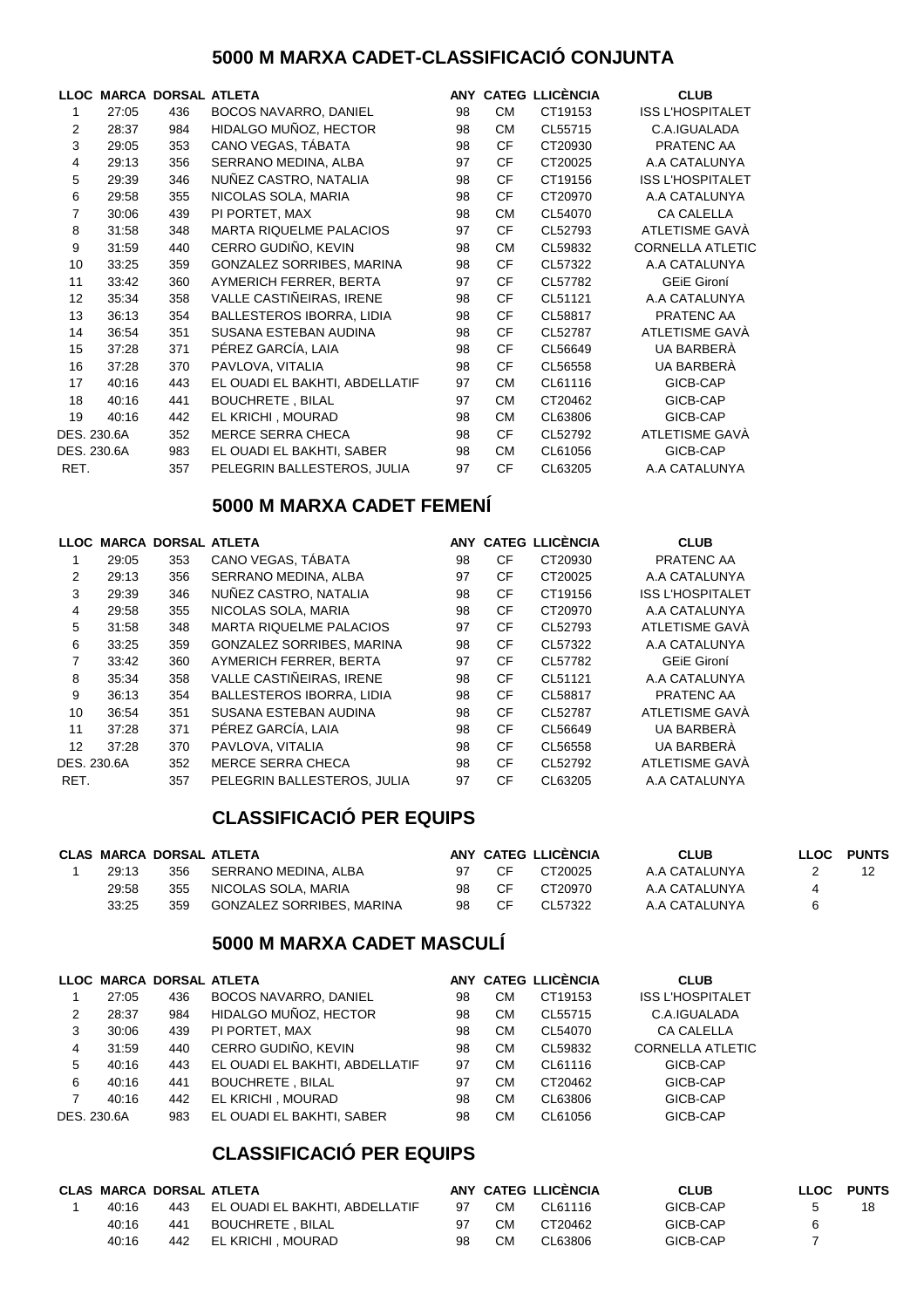## **1000 M MARXA BENJAMÍ - FORA DE CONCURS - CLASSIFICACIÓ CONJUNTA**

|    |       | LLOC MARCA DORSAL ATLETA |                              |    |           | ANY CATEG LLICÈNCIA | <b>CLUB</b>                    |
|----|-------|--------------------------|------------------------------|----|-----------|---------------------|--------------------------------|
| 1  | 05:27 | 330                      | <b>BOHILS TENAS, JUDIT</b>   | 03 | <b>BF</b> | CL61290             | <b>CA CALELLA</b>              |
| 2  | 06:10 | 342                      | ALARCÓN PEREZ, ORIOL         | 03 | ВM        | CL59971             | UA RUBÍ                        |
| 3  | 06:22 | 317                      | POU CALDERON, LAURA          | 03 | <b>BF</b> | CL60032             | UA BARBERÀ                     |
| 4  | 06:22 | 336                      | BAREA RIOS, MARCOS           | 03 | ВM        | CL60014             | UA BARBERÀ                     |
| 5  | 06:22 | 337                      | RODRÍGUEZ SANCHEZ, GERARD    | 04 | <b>BM</b> | CL63417             | UA BARBERÀ                     |
| 6  | 06:31 | 328                      | PUEYO REPULLO, JULIA         | 04 | <b>BF</b> | CL63825             | <b>CAVA ANDORRA</b>            |
| 7  | 06:41 | 325                      | DANIELUK BORGET, AYMARA      | 03 | <b>BF</b> | CL59670             | <b>CLUB ATLÈTIC GRANOLLERS</b> |
| 8  | 06:45 | 322                      | GARCÍA ARQUÉ, ELENA          | 03 | <b>BF</b> | CL60493             | CLUB ESPORTIU PENEDÈS          |
| 9  | 06:47 | 318                      | CRUEL PONS, ARIADNA          | 03 | <b>BF</b> | CL60019             | UA BARBERÀ                     |
| 10 | 07:09 | 333                      | BUTINAS RAMALLO, MARCEL      | 04 | <b>BM</b> | CL64188             | UA BARBERÀ                     |
| 11 | 07:10 | 323                      | GARCÍA VEGAS, DAINARA        | 04 | <b>BF</b> | CL63243             | PRATENC AA                     |
| 12 | 07:18 | 324                      | SANCHIZ CABALLERO, JUDITH    | 03 | <b>BF</b> | CL62148             | CLUB ATLÈTIC GRANOLLERS        |
| 13 | 07:19 | 327                      | ITXART GONZALEZ, GINA        | 03 | <b>BF</b> | CL61254             | CA LAIETÀNIA                   |
| 14 | 07:40 | 332                      | GUITIERREZ RAMALLO, POL      | 04 | <b>BM</b> | CL63426             | UA BARBERÀ                     |
| 15 | 07:41 | 319                      | ALBIAC VILAS, LAURA          | 04 | <b>BF</b> | CL63421             | UA BARBERÀ                     |
| 16 | 07:50 | 340                      | LÓPEZ BRUSTENGA, ANDRES      | 03 | <b>BM</b> | CL59983             | UA RUBÍ                        |
| 17 | 07:51 | 341                      | LÓPEZ BRUSTENGA, SERGIO      | 03 | ВM        | CL59984             | UA RUBÍ                        |
| 18 | 08:22 | 344                      | RUIZ BETLEJ, DANI            | 03 | ВM        | CL63805             | GICB-CAP                       |
| 19 | 08:29 | 343                      | <b>GARCIA DAUSA, GUILLEM</b> | 03 | <b>BM</b> | CL59673             | CLUB ATLÈTIC GRANOLLERS        |
| 20 | 08:55 | 331                      | VACA ALBARRAN, CRISTIAN      | 04 | ВM        | CL63413             | UA BARBERÀ                     |
| 21 | 10:23 | 334                      | RUIZ MARTÍN, ERIC            | 04 | <b>BM</b> | CL63414             | UA BARBERÀ                     |

### **CLASSIFICACIÓ FEMENINA**

|    |       | LLOC MARCA DORSAL ATLETA |                              |    |           | ANY CATEG LLICÈNCIA | <b>CLUB</b>             |
|----|-------|--------------------------|------------------------------|----|-----------|---------------------|-------------------------|
|    | 05:27 | 330                      | <b>BOHILS TENAS, JUDIT</b>   | 03 | BF        | CL61290             | <b>CA CALELLA</b>       |
| 2  | 06:22 | 317                      | POU CALDERON, LAURA          | 03 | <b>BF</b> | CL60032             | UA BARBERÀ              |
| 3  | 06:31 | 328                      | PUEYO REPULLO, JULIA         | 04 | BF        | CL63825             | <b>CAVA ANDORRA</b>     |
| 4  | 06:41 | 325                      | DANIELUK BORGET, AYMARA      | 03 | <b>BF</b> | CL59670             | CLUB ATLÈTIC GRANOLLERS |
| 5  | 06:45 | 322                      | GARCÍA ARQUÉ, ELENA          | 03 | <b>BF</b> | CL60493             | CLUB ESPORTIU PENEDÈS   |
| 6  | 06:47 | 318                      | CRUEL PONS, ARIADNA          | 03 | <b>BF</b> | CL60019             | UA BARBERÀ              |
|    | 07:10 | 323                      | GARCÍA VEGAS, DAINARA        | 04 | <b>BF</b> | CL63243             | PRATENC AA              |
| 8  | 07:18 | 324                      | SANCHIZ CABALLERO, JUDITH    | 03 | <b>BF</b> | CL62148             | CLUB ATLÈTIC GRANOLLERS |
| 9  | 07:19 | 327                      | <b>ITXART GONZALEZ, GINA</b> | 03 | <b>BF</b> | CL61254             | <b>CA LAIETÀNIA</b>     |
| 10 | 07:41 | 319                      | ALBIAC VILAS, LAURA          | 04 | <b>BF</b> | CL63421             | UA BARBERÀ              |

### **CLASSIFICACIÓ MASCULINA**

|       |     |                                |                          |           |         | <b>CLUB</b>             |
|-------|-----|--------------------------------|--------------------------|-----------|---------|-------------------------|
| 06:10 | 342 | ALARCÓN PEREZ, ORIOL           | 03                       | <b>BM</b> | CL59971 | UA RUBÍ                 |
| 06:22 | 336 | BAREA RIOS, MARCOS             | 03                       | <b>BM</b> | CL60014 | UA BARBERÀ              |
| 06:22 | 337 | RODRÍGUEZ SANCHEZ, GERARD      | 04                       | <b>BM</b> | CL63417 | UA BARBERÀ              |
| 07:09 | 333 | <b>BUTINAS RAMALLO, MARCEL</b> | 04                       | <b>BM</b> | CL64188 | UA BARBERÀ              |
| 07:40 | 332 | <b>GUITIERREZ RAMALLO, POL</b> | 04                       | <b>BM</b> | CL63426 | UA BARBERÀ              |
| 07:50 | 340 | LÓPEZ BRUSTENGA. ANDRES        | 03                       | <b>BM</b> | CL59983 | UA RUBÍ                 |
| 07:51 | 341 | LÓPEZ BRUSTENGA, SERGIO        | 03                       | <b>BM</b> | CL59984 | UA RUBÍ                 |
| 08:22 | 344 | RUIZ BETLEJ, DANI              | 03                       | <b>BM</b> | CL63805 | GICB-CAP                |
| 08:29 | 343 | <b>GARCIA DAUSA, GUILLEM</b>   | 03                       | <b>BM</b> | CL59673 | CLUB ATLÈTIC GRANOLLERS |
| 08:55 | 331 | VACA ALBARRAN, CRISTIAN        | 04                       | <b>BM</b> | CL63413 | UA BARBERÀ              |
| 10:23 | 334 | RUIZ MARTÍN, ERIC              | 04                       | BM        | CL63414 | UA BARBERÀ              |
|       |     |                                | LLOC MARCA DORSAL ATLETA |           |         | ANY CATEG LLICÈNCIA     |